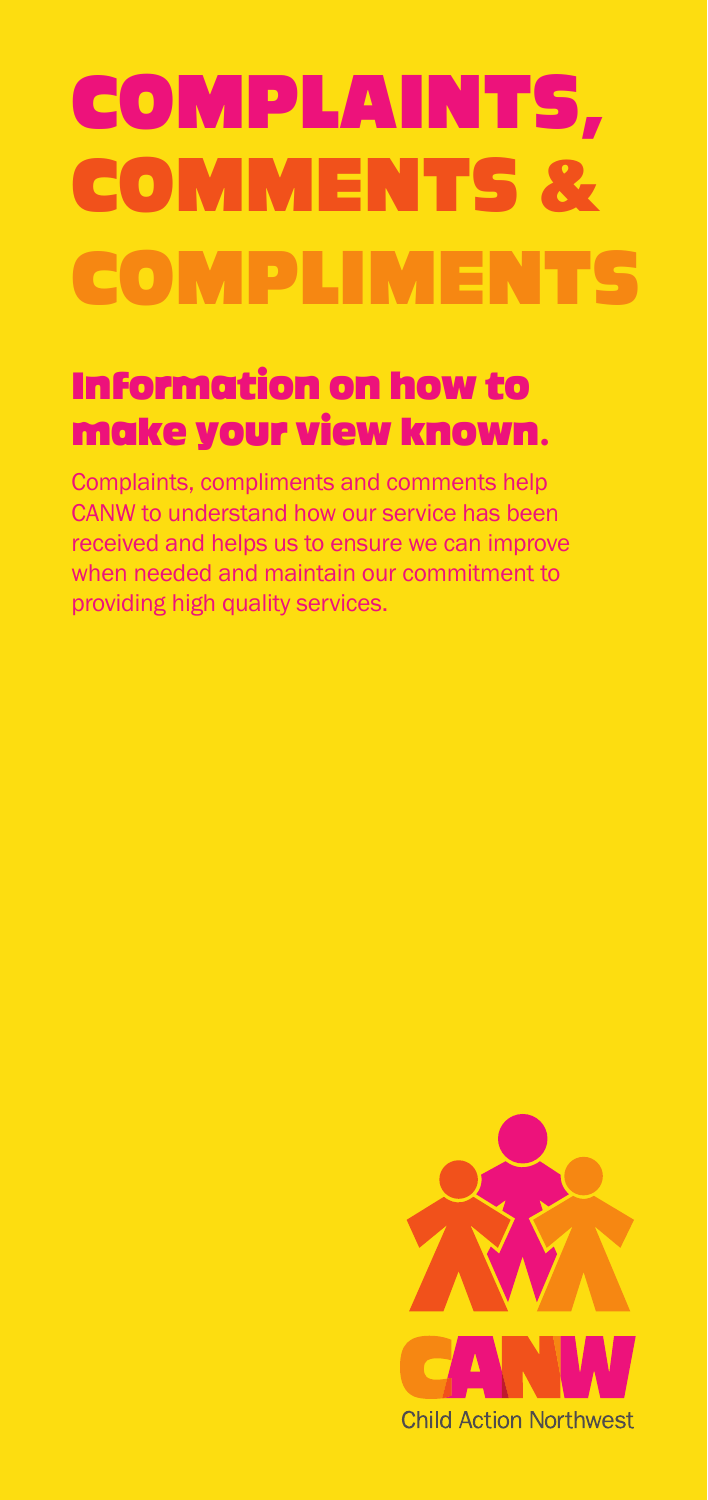#### You can make your complaint either in person, by telephone or in writing.

We have a 3 stage complaints handling procedure. We will always try to deal with your complaint quickly, but where it is clear that the matter will require a detailed investigation we will tell you and keep you updated of our progress.

#### Stage 1 – Frontline resolution

We will always try to resolve your complaint quickly, and within 5 working days wherever we can. It is most likely to be face to face or over the telephone.

If you are unhappy with our response to your complaint at this stage you can ask for your complaint to be considered at the next stage of our procedure.

### Stage 2 – Investigation

We will look at your complaint at this stage where it is clear that it is particularly complicated or will require detailed investigation. If you are still unhappy after we have told you of our decision at Stage 1 we may deal with it at this stage.

We will acknowledge your complaint within 3 working days and provide you with our response as soon as possible but not later than 28 working days, unless there is a clear reason for extending this timescale.

#### Stage 3 – Review

If, after receiving our response to your complaint and you remain unhappy, you can ask the Chairman of the Board of Trustees to consider your complaint.

We will tell you how to do this when we send you our response.

#### A detailed explanation of the complaints handling procedure is provided on the following pages.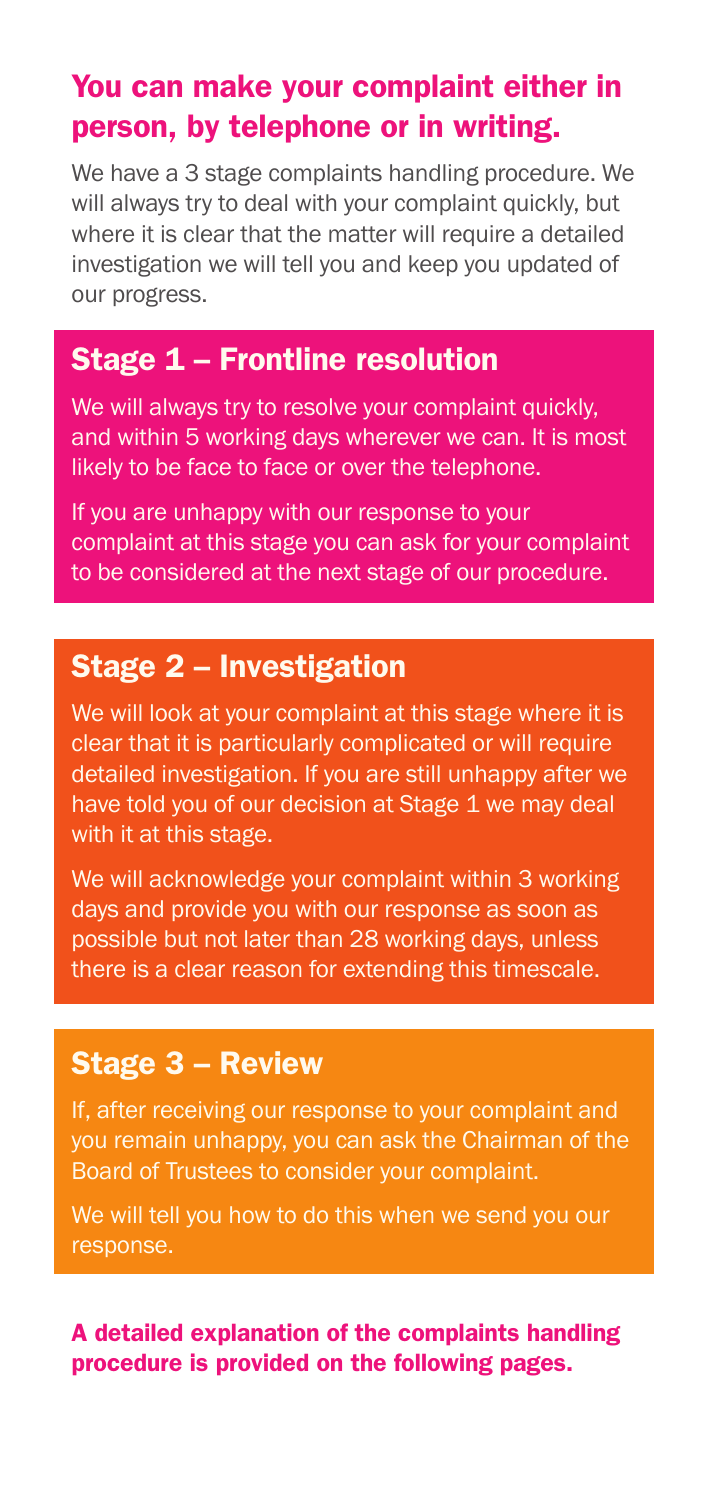## CANW is committed to providing high quality customer service. We value complaints, compliments and comments and use this information provided to help us to improve the services we deliver to you.

CANW will resolve any complaints or compliments as fully and quickly as possible. We record the information, ensure that they are acknowledged, and ensure that they are brought to the attention of all staff. CANW welcomes any constructive comments which may enable us to ensure that the services we provide will match our customer's needs.

If something has gone wrong or if you are unhappy about our service, we want you to tell us about it. This guide tells you about CANW's complaints handling procedure and what you can do if you have a complaint. It also tells you about our service standards and what you can expect from us.

## What can you complain about?

A complaint is described as an expression of dissatisfaction with our work. You can complain about our work, which may include:

- The standard and quality of our services or products.
- The content of our resources or websites.
- The conduct of a member of our staff.

This list is not a complete list, please contact the HR Manager if you are in doubt or require further advice.

## How long do you have to make a complaint?

We have a time limit for accepting complaints. Normally, you must make your complaint within 12 months of the event that you want to complain about occurring, or of finding out that you have reason to complain. In exceptional circumstances, we can accept a complaint after the stated time limit, contact the HR Manager to discuss this.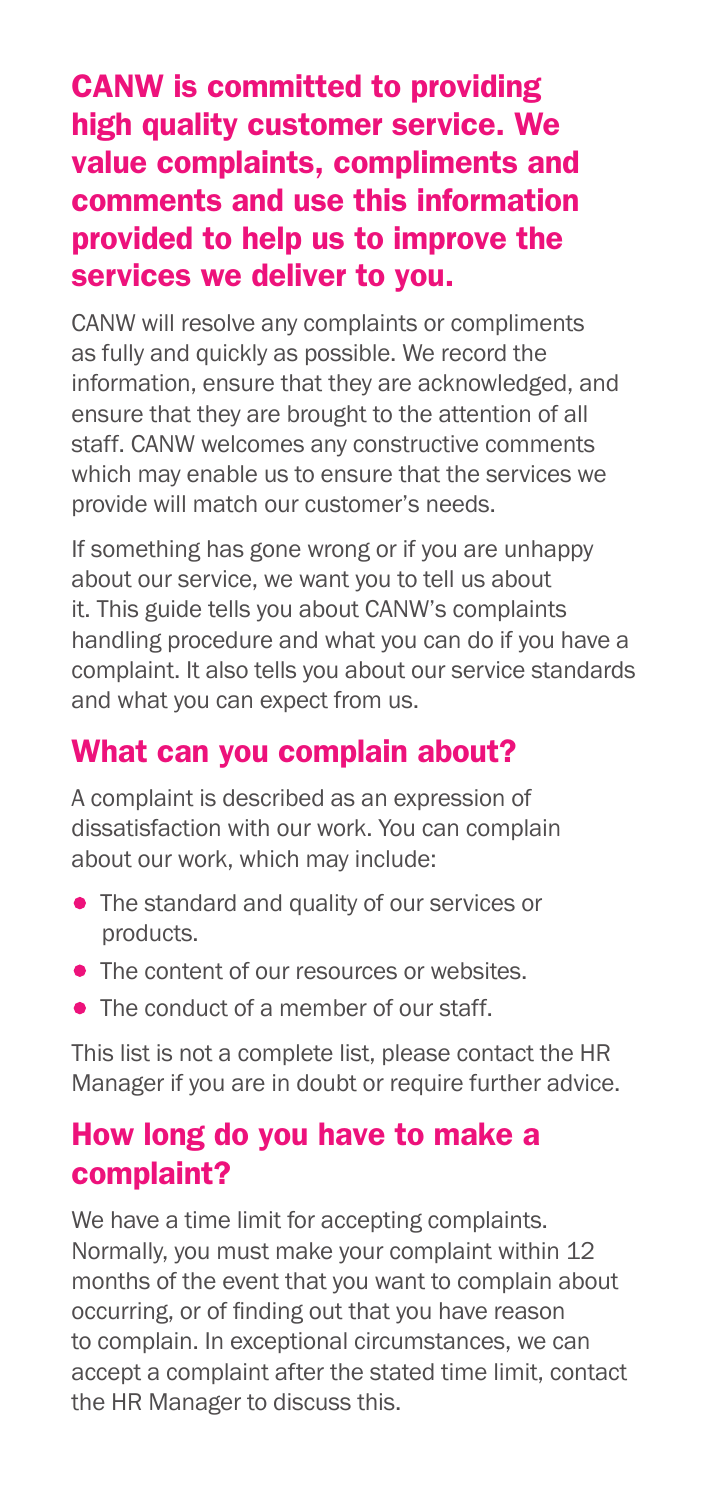There are some things that we cannot deal with through our complaints handling procedure. We cannot resolve or investigate complaints about any establishments or partners we work with. e.g: schools, colleges, delivery partners, local or education authorities.

If you have a complaint about an establishment you must follow their own complaints handling procedure. For example if your complaint is about a school, you should contact the school in the first instance.

We cannot comment on, resolve or investigate complaints about policies set by the Government.

#### If you have a complaint about a policy set by the Government you should contact them directly at www.gov.uk.

### Who can complain?

Anyone can make a complaint to us if they, or the person they represent, feel they have been affected as a result of the issue they wish to raise. You can make a complaint in person to any member of staff, by telephone, email or in writing.

## How do you complain?

We want to resolve all complaints quickly and effectively. It can be helpful to talk with a member of our staff at the point of where you feel you're dissatisfied with our work. At this point we can try to resolve any issues on the spot. We find that complaints made quickly, and directly can be more easily resolved.

You can contact the HR Manager: HR Department, Child Action Northwest, Whalley Road, Wilpshire, Blackburn, BB1 9LL

- t 01254 244700
- e central@canw.org.uk

#### When complaining, you should tell us:

- Your full name and address.
- As much as you can about the complaint.
- What has gone wrong.
- What you want us to do to resolve the matter.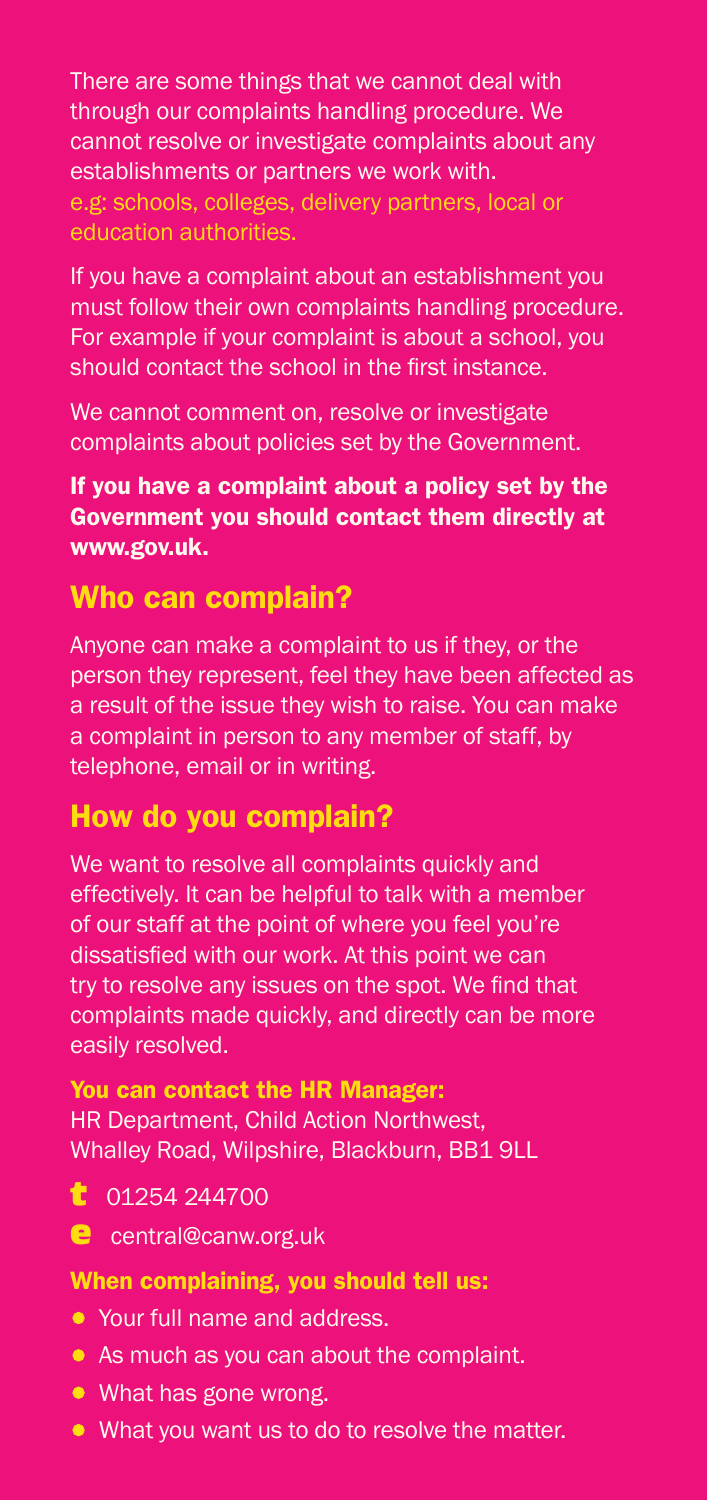## What happens when you have complained?

#### Stage 1 - Frontline resolution

We try to resolve complaints quickly and close to the point of service delivery. This could be giving you an on the spot apology and explanation where something has gone wrong, and taking immediate action to resolve the issue.

We will give vou our response at Stage 1 within 5 working days, unless there are exceptional circumstances. If we have been unable to resolve your complaint at this stage either you or your complaint handler may suggest that your complaint is moved to Stage 2 for further consideration.

#### Stage 2 - Investigation

Complaints handled at Stage 2 may be complicated and require detailed investigation before we can give you our response or may not have been resolved at Stage 1.

#### When looking at complaints at Stage 2 we will:

- Acknowledge receipt of your complaint within 3 working days.
- Discuss your complaint with you to confirm why you remain unhappy and what outcome you are looking for.
- Give you a full response to the complaint as soon as possible and within 28 working days.

We will always try to give you our full response to your complaint within 28 working days. If, for any reason, our investigation will take longer to complete, we will tell you and agree revised time limits with you and keep you updated on progress.

#### If you are still not happy after we have fully investigated your complaint and responded to you, you can ask the Chairman of the Board of Trustees to consider it.

Board of Trustees, Child Action Northwest, Whalley Road, Wilpshire, Blackburn, BB1 9LL